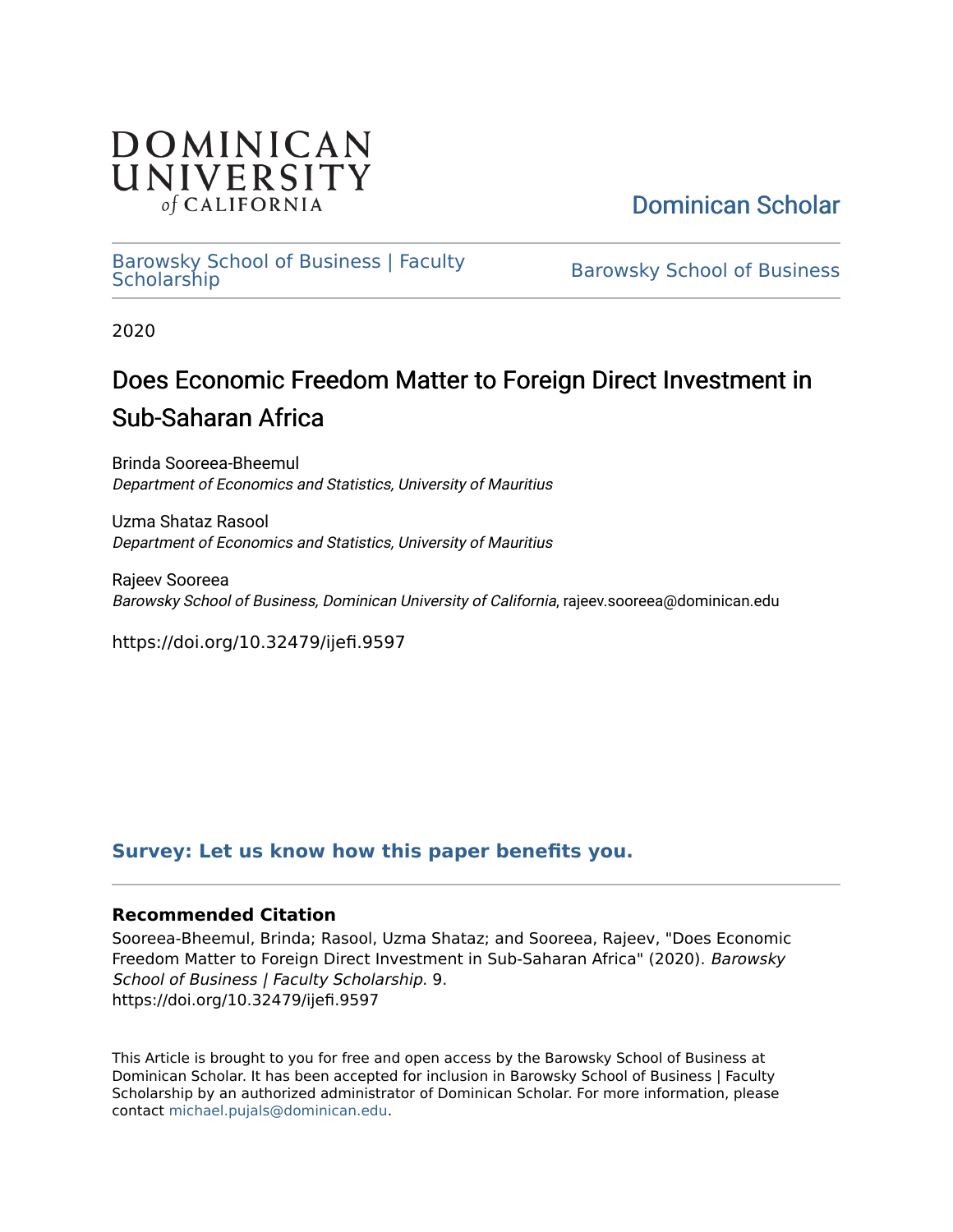

# **Does Economic Freedom Matter to Foreign Direct Investment in Sub-Saharan Africa?**

# **Brinda Sooreea-Bheemul1 , Uzma Shataz Rasool1 , Rajeev Sooreea2 \***

<sup>1</sup>Department of Economics and Statistics, University of Mauritius, Mauritius, <sup>2</sup>Barowsky School of Business, Dominican University of California, USA. \*Email: rajeev.sooreea@dominican.edu

**Received:** 18 February 2020 **Accepted:** 22 April 2020 **DOI:** https://doi.org/10.32479/ijefi.9597

#### **ABSTRACT**

This paper examines whether economic freedom matters to inward Foreign Direct Investment in Sub-Saharan Africa. A key contribution of this study is that it uses disaggregated measures of economic freedom from The Heritage Foundation and the Fraser Institute to unveil which components of economic freedom matter for inward FDI in a sample of 40 SSA countries during the 1997-2016 period. The estimation is done using panel data models with fixed and random effects. The results indicate that higher overall economic freedom is a key determinant of inward FDI in SSA. However, there is clear evidence that it is regulatory efficiency (business, labor and monetary freedom), fiscal freedom (low tax burden), market openness, market size, trade openness, and strong telecommunications infrastructure that are the key factors in attracting FDI in SSA. While monetary freedom (price stability) is important, financial freedom (banking and financial sector independence) or investment freedom seem less critical. Results on trade freedom suggest that SSA tends to attract tariff-jumping and efficiency-seeking FDI. There is no consistent evidence that stronger rule of law and property rights really matter for inward FDI in SSA. It appears that FDI tends to flow to SSA countries that have lax property rights protection.

**Keywords:** Foreign Direct Investment, Economic Freedom, Sub-Saharan Africa **JEL Classifications:** C33, F21, O43, N27

# **1. INTRODUCTION**

Sub-Saharan Africa is unlike most regions in the world in terms of both economic freedom and as a destination for Foreign Direct Investment (FDI). Over the past 20 years, Sub-Saharan Africa has experienced an increase in inward FDI of approximately 9 times, with FDI stock rising from USD 65 billion in 1997 to USD 600 billion in 2016 (UNCTAD, 2017). FDI rose significantly each year, with the exception of the 2007-2008 period due to the global financial crisis. Even though FDI has increased significantly over the past two decades, Sub-Saharan Africa's share of global FDI is below 2% (Fofana, 2014). Host country governments in Sub-Saharan Africa have particularly made considerable efforts to attract FDI and some Sub-Saharan African countries have progressively become attractive destinations for FDI (Ajide and Eregha, 2015).

Key determinants of FDI inflows to developing countries have evolved from traditional factors such as market size, macroeconomic policies, and trade openness to less conventional ones such as economic freedom. Economic freedom is increasingly being considered as one of the key drivers of FDI (Hossain, 2016) because it plays a substantial role in creating a positive image about the investment climate of host economies (Berger and Bristow, 2009).

However, most of the countries in Sub-Saharan Africa face challenges in terms of their levels of economic freedom. Despite some progress in recent years, Sub-Saharan Africa continues to have an Index of Economic Freedom, as measured by the Heritage Foundation, below 60 which is considered poor (Miller and Kim, 2017). Among the 48 countries in Sub-Saharan Africa, only Mauritius and Botswana are mostly free (score of 70-79.9), while

This Journal is licensed under a Creative Commons Attribution 4.0 International License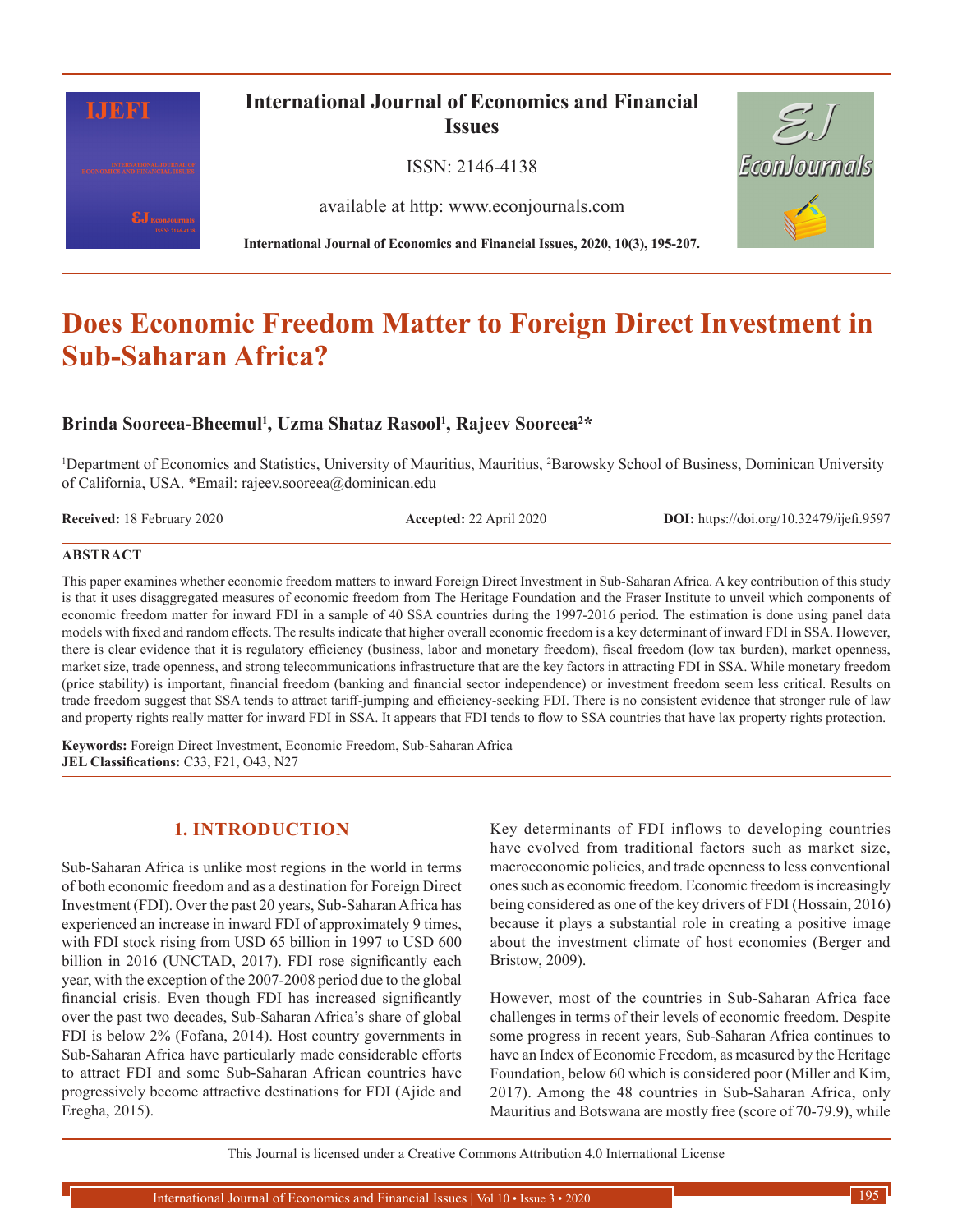South Africa, Swaziland, Seychelles, Uganda and Cote d'Ivoire are moderately free (score of 60-69.9). The rest are either in the mostly unfree (50-59.9) or repressed (score of 0-49.9) category. This poses a problem because economic freedom is believed to bring prosperity in an economy according to both the Heritage Foundation and the Fraser Institute. Countries enjoying more economic freedom tend to achieve higher wealth and enhanced living standards, and they represent a better investment and business climate to attract FDI.

There is ample theoretical basis and empirical evidence why developing countries would like to attract FDI as part of their long-term economic development strategy. FDI is perceived as a boon mostly by capital scarce developing countries as their potential benefits are manifold and can include the creation of jobs, additional financial resources and tax revenues, linkage and spill-over effects, technology transfer and diffusion, innovation and the transfer of knowledge, administrative skills and corporate governance practices (Akpan et al., 2014). Besides, inward FDI not only improves the recipient countries' export capacity by allowing them to increase their foreign currency earnings (Belloumi, 2014) but it also acts as an engine for growth (Balasubramanyam et al., 1996; Moussa et al., 2016) and provides a signal of confidence in investment opportunities (Barua and Naym, 2017).

From a policy standpoint, therefore, it becomes important to understand the interplay between inward FDI and economic freedom. However, economic freedom is measured differently by different organizations. According to the Heritage Foundation, economic freedom consists of the rule of law, government size, regulatory efficiency and market openness. According to the Fraser Institute, economic freedom consists of the size of government, legal system and property right, sound money, freedom to trade internationally, and regulation of credit, labor and business. In addition, these indexes of economic freedom have their subcomponents as well and various empirical studies have used various estimation techniques, sample sizes and periods. Overall, there is no consensus about what type of economic freedom matters to the foreign direct investors.

The purpose of this paper is to examine whether, and if so, what type of economic freedom matters to FDI in a set of 40 Sub-Saharan African countries during the 1997-2016 period. This is the largest sample size and period that are available based on data. Both aggregated and disaggregated measures of economic freedom are sourced from the Heritage Foundation and the Fraser Institute to conduct our analysis. In addition, a set of standard control variables are used in the regression models. The study uses a balanced panel data approach driven primarily by the availability of comparable data and conducts a set of diagnostic tests including panel unit root tests, fixed effect and random effects. Results of this study will allow policymakers and foreign investors to better understand key determinants of FDI in Sub-Saharan Africa which is characterized by varied levels of economic freedom.

The rest of the paper is organized as follows. Section 2 surveys the theoretical and empirical literature that connects FDI and economic freedom. It also provides an overview of the various measures of economic freedom. Section 3 describes the data and research methodology. Section 4 presents the estimation results and findings, and section 5 concludes with some key policy recommendations.

# **2. LITERATURE REVIEW**

This section provides an overview of the definitions of economic freedom and its components. It also provides a survey of the theoretical and empirical literature connecting FDI and economic freedom.

Studies on FDI have been gaining grounds since the seminal work of Stephen Hymer in 1960. FDI refers to investment made by an investor residing abroad, holding an ownership in a foreign company through licensing, acquisition, merger or building of new facility (Moussa et al., 2016). FDI also implies a long-term relationship where the investor holds a significant degree of influence on the management of the foreign entity (OECD, 2008; UNCTAD's World Investment Reports, 2012). However, studies on the interaction between FDI and economic freedom, especially in the case of Sub-Saharan Africa, are limited. While there is a multitude of literature that has concentrated on traditional determinants of FDI such as market size, wage costs, and macroeconomic policies, factors such as economic freedom which is regarded as a country specific advantage, have recently gained popularity due to the drastic progress of businesses and the improvement in business environments in many countries (Hossain, 2016).

## **2.1. Measures of Economic Freedom**

## *2.1.1. The index of economic freedom (IEF) by heritage foundation*

The IEF was created by the Heritage Foundation and the Wall Street Journal in 1995. Economic freedom is the right that every individual has in order to control his or her property and labor. In addition, in an economically free society, individuals are able to work, invest, consume and produce as they like and government also allows goods, labor and capital to move freely and refrains from any restriction of liberty, but still is allowed a little intervention when necessary (Miller and Kim, 2017). According to the Heritage Foundation, countries enjoying more economic freedom achieve higher wealth and enhanced standard of living as it is strongly associated with cleaner environments, better societies, human development, greater per capita wealth, poverty elimination and democracy. As stated in the 2014 Index of Economic Freedom Report, Sub-Saharan Africa's level of economic freedom remains weaker as compared to other regions. Despite having some progress in recent years, Sub-Saharan Africa continues to have an IEF below 60 (Miller and Kim, 2017).

The IEF consists of 4 main components: Rule of Law, Government Size, Regulatory Efficiency, and Market Openness. These are further disaggregated into 12 categories. Rule of law comprises Property Right and Government Integrity. Government size comprises Tax Burden (fiscal freedom) and Government Spending. Regulatory Efficiency comprises Business Freedom, Labor Freedom, and Monetary Freedom. Market Openness comprises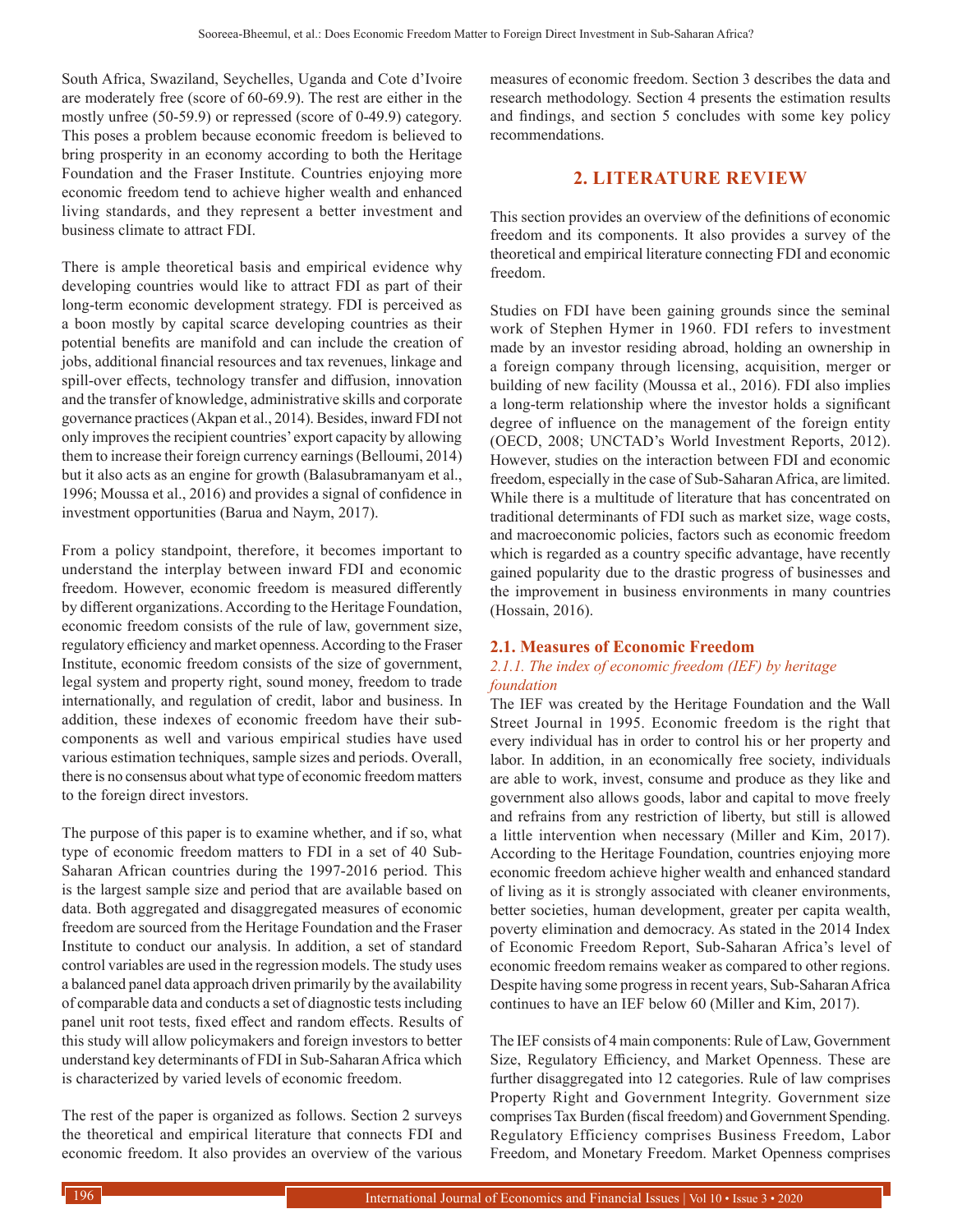Trade Freedom, Investment Freedom and Financial Freedom. Definitions of each of these indexes are provided in Table A in the Appendix.

## *2.1.2. The economic freedom of the world (EFW) index by Fraser institute*

The EFW index was first introduced by Gwartney, Block and Lawson and was published by the Canadian Fraser Institute in 1997. According to the Fraser Institute, economic freedom is based on self-ownership and people have the right to decide and choose how they will live their life according to their own wish. There is the existence of free trade, personal choice, liberalized markets and a definite and enforced property right (Gwartney et al., 2017). For a country to enjoy a high EFW rating, it must yield equality in legal system, a well-established monetary environment, a fair fulfilment of contracts and protect privately owned property of its citizens. Additionally, taxes must be kept low, there should be no barriers to domestic and international trade and instead of public spending, the economy should rest more on the private sector in their allocation of goods and resources. Chad, the Democratic Republic of Congo, the Central African Republic, the Republic of Congo and Angola are the five least free economies in Sub-Saharan Africa, while Mauritius, Rwanda, Botswana, Uganda and Gambia are the five most free countries (Gwartney et al., 2017).

The EFW index ranks countries based on 5 main areas: Size of Government, Legal System and Property Rights, Sound Money, Freedom to Trade Internationally, and Regulation of Credit, Labor and Business. Definitions of each of these components are given in Table B. These 5 categories are further broken down into 24 components and 25 sub-components, which is beyond the scope of this study.

# **2.2. The Theoretical Link between FDI and Economic Freedom**

The theoretical explanations of FDI, to a great extent, originate from conventional theories of international trade, focusing on the theories of comparative advantage and differences in factor endowments between nations. These factors attract multinational corporations (MNCs) in a particular nation as they are able to exploit the country by benefiting from lower labor cost or from its huge market size. Along these lines, traditional theories of international trade do offer some clarification of FDI. Kindleberger (1969) postulated that FDI was thought to be a vital part of Portfolio Investment and it was believed that it was the differences in interest rates that has led to capital flows in different nations. However, this hypothesis failed to clarify the fundamental distinction between portfolio and direct investment (Gupta and Singh, 2017). Hence, these theories do not give full answers with respect to why MNCs like to operate overseas. Consequently, in a world where almost all nations are interconnected, FDI theories based on perfect market do not play a significant role (Denisia, 2010). Consequently, market imperfections became one of the notable reasons for FDI flows (Gupta and Singh, 2017). Hymer (1976) was the first economist to develop his theory based on imperfect market in 1960 followed by Buckley and Casson (1976). Below we provide an overview of three key theories which we believe provide sound justifications for linking FDI and economic freedom.

# *2.2.1. The eclectic paradigm theory*

One of the most important hypotheses of FDI is the Eclectic Paradigm Theory, developed by Dunning (1977; 1979; 1988), explaining why MNCs like to seek FDI. It is also known as the OLI Theory since it is the amalgamation of three different FDI theories which are Ownership advantages (O), Locational advantages (L) and Internalization (I). The ownership and internalization advantages are with respect to microeconomic theory of firms while the locational advantages are incorporated in macroeconomic theory (Popovici and Călin, 2014). Additionally, based upon this theory, Dunning (1993) identified 4 major motives of FDI and they are made up of 4 taxonomies, namely strategic seeking, resource seeking, efficiency seeking, and market seeking (Sârbu and Gavrea, 2014).

The Ownership advantages are firm-specific and relate to the tangible or intangible assets owned by the MNC which give them a monopolistic advantage to compete with domestic rivals in the host country. These advantages include excellent management and marketing skills, superior technological know-how, better access to raw materials and cheaper source of finance, economies of scale, brand names and patents (Nayak and Choudhury, 2014; Denisia, 2010; Gupta and Singh, 2017). Therefore, it can be postulated that a nation which enjoys economic freedom will tend to reinforce these monopolistic advantages which will further attract FDI in the country.

The Internalization hypothesis focuses more on the firm or industry-level determinants of FDI (Henisz, 2003). The idea behind this theory is that it is more profitable to carry out production within the host economy rather than to rely on external markets through exports and licensing. The transaction costs of arms-length relationship is higher than managing the activities and relocating production of the MNC. Hence, it is less expensive for the MNC to internalize its transactions among countries because of the existence of imperfect markets, therefore, maximizing its profits (Nayak and Choudhury, 2014). Internalization across national borders prompts FDI and the procedure is maintained until marginal benefit is equal to marginal cost (Moosa, 2015).

Locational advantages were neglected when FDI theories first originated. However, due to the wave of globalization, it has become one of the core explanations of FDI inflows (Popovici and Călin, 2014). Locational advantages allow the firm to decide in which country it will operate. The firm will tend to prefer countries where it will enjoy economic, political and social benefits. These country-specific advantages include natural resource endowment, infrastructure, economic and political stability, lower cost, appropriate telecommunications, and cultural diversity, amongst others (Denisia, 2010).

With increased interconnectedness between countries, economic freedom represents a key locational advantage in pulling FDI to host countries. Evidence suggests that U.S. MNCs are more prone to invest in countries which have better protection of intellectual property rights, lower degree of government intervention in business operations, lower level of government corruption, and better contract enforcement (Du et al. 2008). Moreover, political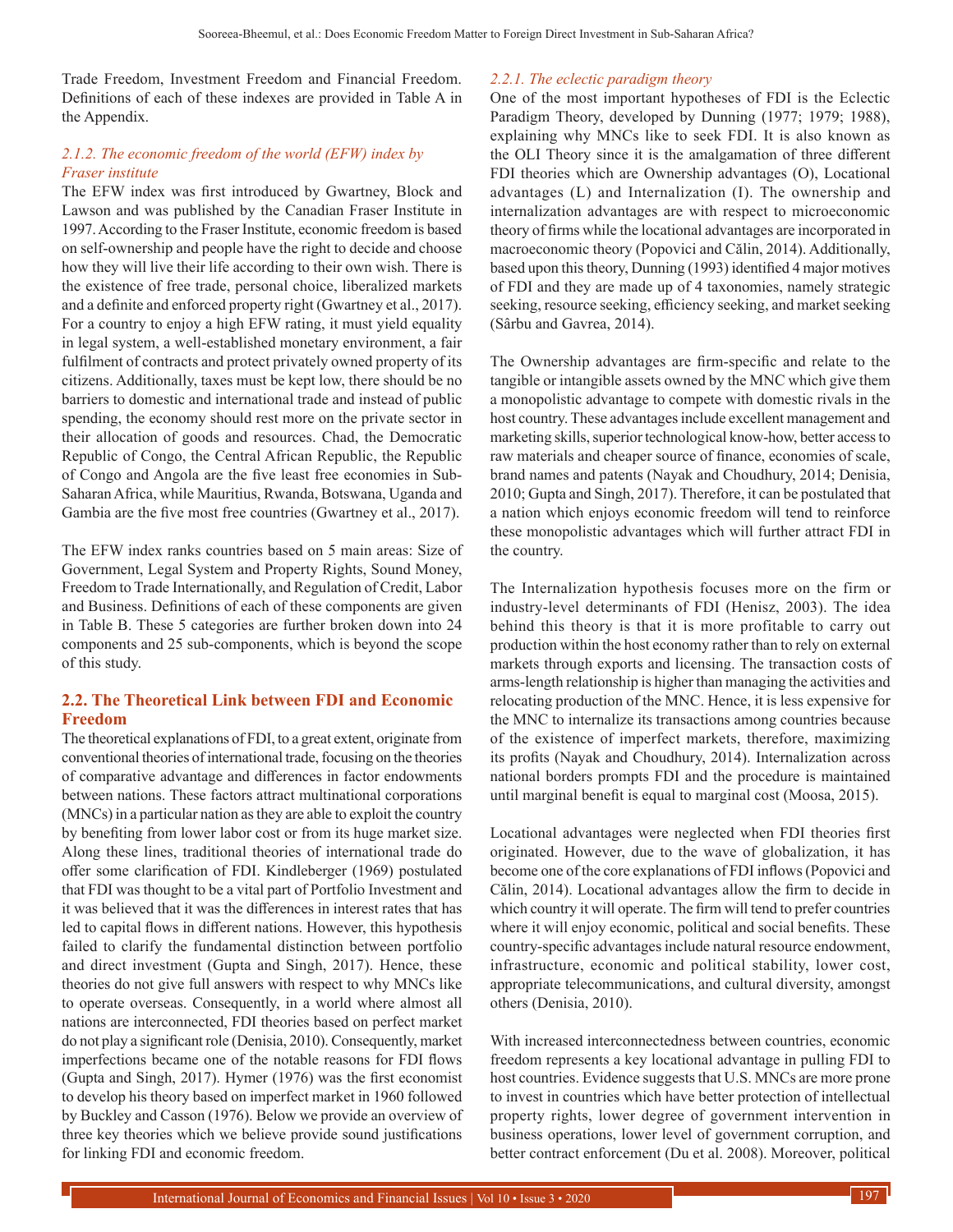and economic freedom create confidence in the mind of investors as they are reassured that their location choice will benefit them in terms of good rule of law, market openness, regulatory efficiency and government size.

Hence, for FDI to take place and for the firm to benefit from lower costs and enjoy higher returns, the OLI conditions must be achieved simultaneously (Dima, 2010). Later, Dunning (1995) came up with a new concept of "capitalism of alliances" in order to broaden the actual scope of the OLI Paradigm. This focuses on mutual trust, commitments and the contractual obligations between partners (Voyer and Beamish, 2004). Thus, "the inclusion of economic freedom issues turned to be considered in an explicit form, given its impacts on the confidence level of the agents" (Caetano and Calairo, 2009. p. 67), allowing the country to be in a better position to pull in FDI in its economy.

## *2.2.2. Theory of institutional FDI fitness*

In line with locational advantages, the Theory of Institutional FDI Fitness developed by Saskia Wilhelms in 1998, indicates that government plays a dynamic and imperative role through its public policies and economic strategies in attracting foreign investors (Popovici and Călin, 2014). For instance, countries that have quality institutions, enjoy good governance and have a low level of corruption tend to promote FDI in its economy (Assunção et al., 2011; Buchanan et al, 2012). Moreover, host countries determinants such as high degree of macroeconomic and political stability, the existence of distinct and enforceable property rights, and liberal legislations governing the remittance of dividends and profits are important to attract FDI (Ramirez, 2017). Likewise, a country is viewed as an attractive destination for FDI when it enjoys strong institutions, mainly for three reasons that Imtiaz and Bashir (2017) summarizes: First, an excellent institutional framework allows companies to have greater discretion in the choice of their strategies (Delios and Beamish, 1999). Second, transaction costs are diminished (Bevan and Estrin, 2004). Third, information asymmetries are reduced as transaction risks are mitigated (Tong et al., 2008).

Under this theory, economic freedom captured by the rule of law and government size are key determinants of FDI because government policies constitute a legal- institutional framework which is beneficial to business activity. Transaction costs associated with negotiating contracts are minimized, there is improved transparency, less bureaucracy and access to independent financial system (Ramirez, 2017). Hence, it can thus be postulated that economic freedom, being a measure of institutional quality (Zghidi et al., 2016) is in the limelight in attracting FDI in a country as it provides a better investment climate.

# *2.2.3. International product life cycle (PLC) THEORY*

The PLC theory which was developed by Raymond Vernon in 1966 concentrates on the role of innovation and economies of scale in deciding trade patterns. It expresses that FDI is a stage in the life cycle of a new product from its invention to maturity. This theory clarifies that in a market-driven economy, FDI is not only an activity to move out of the home markets but also it

allows the firm to explore cheaper factors of production in order to maintain its market shares (Gupta and Singh, 2017). It can also be said that this theory takes FDI as a defensive move to secure their current market position against domestic and foreign competitors (Dunning, 1993). In line with this, a country having an efficient and a well-functioning regulatory framework, alongside with its market openness, will allow foreign entrants to eliminate transaction costs and maximize profits. Another key point is that transparency in rule of law will motivate foreign investors to invest in the country, thus, enabling them to meet the rising demand of their products and allowing them to compete efficiently with their competitors (Mohamed and Sidiropoulos, 2010). Hence, given these points, economic freedom, indeed is an integral determinant of inward FDI.

# **2.3. Empirical Literature**

The empirical literature provides some general evidence that overall economic freedom is a positive determinant of FDI (Sovbetov and Moussa, 2017; Imtiaz and Bashir, 2017; Barua and Naym, 2017; Hossain, 2016; Taran et al., 2016; Sambharya and Rasheed, 2015; Ajide and Eregha, 2014, 2015; Nasir and Hassan, 2011; Quazi, 2007; Quazi and Rashid, 2004). However, some studies like Naanwaab and Diarrassouba (2016) find that although economic freedom has a positive and significant effect on FDI in high- and middle-income countries, it is not a significant determinant of FDI in low-income countries.

In addition, most of the studies do not provide consistent evidence on what type of economic freedom is a determinant of FDI. More specifically, there is no consensus as to what type of economic freedom exactly matters for SSA in attracting FDI. Some studies like Sovbetov and Moussa (2017), Imtiaz and Bashir (2017), Barua and Naym (2017), Hossain (2016), Taran et al. (2016), Naanwaab and Diarrassouba (2016), Sambharya and Rasheed (2015), Ajide and Eregha (2014; 2015), Quazi (2007) and Quazi and Rashid (2004) use The Heritage Foundation's measure of Index of Economic Freedom (IEF). On the other hand, studies like Fofana (2014), Bengoa and Sanchez-Robles (2003) use Fraser Institute's measure of Economic Freedom of the World (EFW) index. Still some other studies like Subasat and Bellos (2011) and Kapuria-Foreman (2007) use both the IEF and EFW. Various studies have used various levels of disaggregation of the measures as well and obtained different results. For instance, Fofana (2014) finds that rule of law has a positive influence on FDI in SSA while Ajide and Eregha (2014; 2015) finds that property rights freedom is a drag in ECOWAS countries (Economic Community of West African States).

Besides, various studies have also used various estimation techniques, sample sizes, and time periods. Most studies use a panel data estimation approach. Some use the pooled OLS model, dynamic panel method or panel gravity model. Some others like Kapuria-Foreman (2007) use cross-country growth regressions. Taran et al. (2016) use ANOVA in addition to multiple regression analysis, whereas Caetano and Calairo (2009) use the fuzzy logic clustering technique. As regards to the sample size and time frame, most studies are driven by data availability.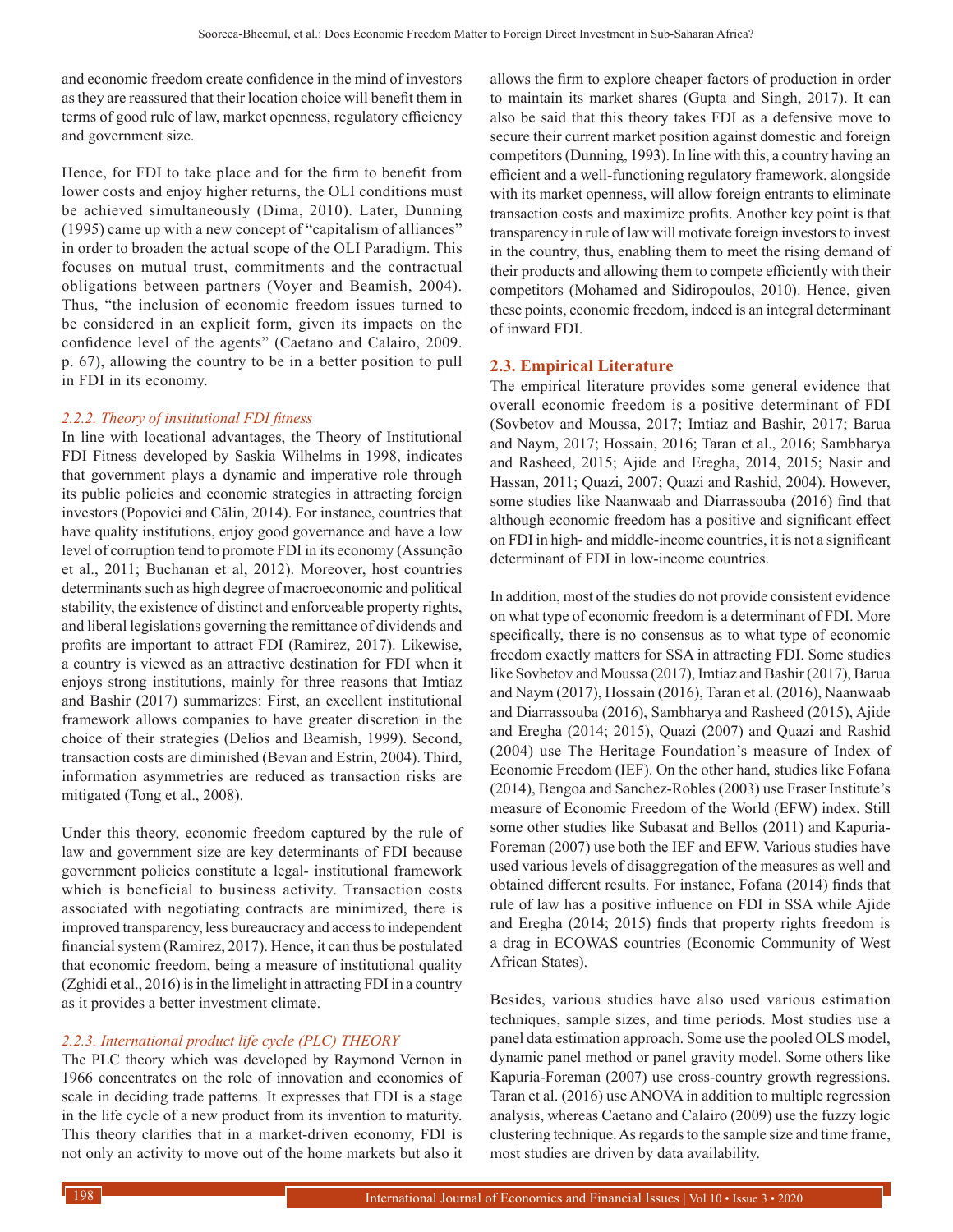# **3. DATA AND RESEARCH METHODOLOGY**

The current study focuses on a sample size of 40 out of the 48 Sub-Saharan African countries over the time period 1997-2016. The selection of the sample size and estimation period is restricted by the availability of comparable data. A list of the sample countries is provided in Table C in the Appendix. The study uses a balanced panel approach and conducts a battery of diagnostic tests including fixed and random effects and panel unit root tests. We also use both aggregated measures of economic freedom, the Heritage Foundation's Index of Economic Freedom (IEF) and the Fraser Institute's Economic Freedom of the World index (EFW). In addition, we use Heritage Foundation's 4 indexes of economic freedom: Rule of Law, Government Size, Regulatory Efficiency, and Market Openness. We also use the 10 of the 12 disaggregated economic freedom measures of the IEF as provided by the Heritage Foundation: Property Right, Government Integrity for Rule of Law; Tax Burden (Fiscal Freedom) and Government Spending for Government Size; Business Freedom, Labor Freedom, and Monetary Freedom for Regulatory Efficiency; and Trade Freedom, Investment Freedom, and Financial Freedom for Market Openness. The measures of Judicial Effectiveness and Fiscal Health have been dropped because of non-availability of data. As regards to data from Fraser Institute, in addition to the EFW summary index, we also use the following 5 measures: Size of Government, Legal System & Property Right, Sound Money, Freedom to trade Internationally, and Regulation of Credit, Labor & Business.

We base our model specification using variations of the empirical works of Imtiaz and Bashir (2017), Fofana (2014), and Nasir and Hassan (2011) and estimate the following 5 models (3 using data from Heritage Foundation and 2 using data from Fraser Institute):

Functional Forms using the Heritage Foundation measures are represented in Models 1 to 3:

#### **Model 1: IEF (Overall Score)**

 $FDI_{ii} = f (IEF_{ii}$ ,  $MS_{ii}$ ,  $OPEN_{ii}$ ,  $INFRAS_{ii}$ ,  $ER_{ii}$ ) (1)

#### **Model 2: Four components of IEF**

*FDI*<sub>*is</sub> = f (Rule of Law<sub>is</sub>, Govt Size<sub>is</sub>, Regulatory Efficiency<sub>is</sub>, Market*</sub>  $Openness_{ir} MS_{ir} OPEN_{ir} INFRAS_{ir} ER_{i}$  (2)

#### **Model 3: Ten disaggregated measures of IEF**

 $FDI_i=f$  (Property Right<sub>it</sub>, Govt Integrity<sub>it</sub>, Tax Burden<sub>it</sub>, Govt Spending<sub>it</sub>, Business Freedom<sub>it</sub>, Labor Freedom<sub>it</sub>, Monetary Freedom<sub>it</sub>, Trade Freedom<sub>it</sub>, Investment *Freedom<sub>is</sub> Financial Freedom<sub>is</sub> MS<sub>is</sub> OPEN<sub>is</sub> INFRAS<sub>is</sub> ER<sub>is</sub>) (3)* 

Functional Forms using Fraser Institute measures are represented in Models 4 and 5:

**Model 4: EFW (Summary Index)**  $FDI_{ii} = f(EFW_{i\ell} MS_{i\ell} OPEN_{i\ell} INFRAS_{i\ell} ER_{i}$ ) (4)

#### **Model 5: Five components of EFW**

 $FDI_{ii} = f(Size\ of\ Govt_{ii}, \ Legal System\ and Property Rights_{ii}, Sound$ *Money<sub>is</sub>* Freedom to Trade Internationally<sub>is</sub>, Regulation of Credit, *Labor and Business<sub>it</sub>, MS<sub>it</sub>, OPEN<sub>it</sub>, INFRAS<sub>it</sub>, ER<sub>it</sub>) (5)* 

Where FDI=Inward FDI Stock, IEF=Index of Economic Freedom (Overall Score), and EFW=Economic Freedom of the World (Summary Index) for country *i* at time *t*. The control variables are: MS=Market Size (GDP per capita), OPEN=Trade Openness (Trade as a percentage of GDP), INFRAS=Infrastructure (Mobile Cellular Subscription per 100 people), ER=Official Exchange Rate

Inward FDI Stock as the dependent variable is obtained from UNCTAD. It represents the value of the share of capital and reserves including retained profits attributable to the parent enterprise, plus the net indebtedness of the company's subsidiaries. The selection of FDI stock is in accordance to Imtiaz and Bashir (2017) and Fofana (2014). FDI stock portrays the stock of foreign direct investors' knowledge that has been acquired in the nation over the long-run (Sooreea-Bheemul and Sooreea, 2013). It is more relevant to use FDI stock instead of flows because stock is not as volatile as flows and it is an eminent measure of capital ownership as it includes FDI funded in domestic capital market (Sooreea and Sooreea-Bheemul, 2012). It also helps foreign investors in determining global allocation of output (Bénassy-Quéré et al., 2007).

Market size of host countries plays an important role in attracting MNCs (Jadhav, 2012). GDP per capita at constant LCU is used to proxy for market size, which in most empirical works on the determinants of FDI has, by far, been widely accepted as having a significantly positive impact on FDI (Chakrabarti, 2001). Some studies have used absolute GDP as an alternative measure but as Chakrabarti (2001) points out, it is a relatively poor indicator of market potential for the products of foreign investors, particularly in many developing economies, since it reflects the size of the population rather than income. In this study GDP per capita data is taken from World Development Indicators (WDI), World Bank.

Trade openness in this study is measured as trade as a percentage of GDP. It is the sum of exports and imports of goods and services measured as a share of GDP. Numerous studies have found that nations which are freer pull in more FDI in its economy (Kandiero and Chitiga, 2006; Seim, 2009; Liargovas and Skandalis, 2012). Data for trade openness is obtained from WDI, World Bank.

To capture the quality of infrastructure, mobile cellular subscription (per 100 people) is used as a proxy. Data is taken from WDI, World Bank. A well-developed and quality infrastructure tends to facilitates production and minimizes operational costs, thus, increasing the productivity potential of investments (Sichei and Kinyondo, 2012; Rajan, 2004). Globalization and liberalization of markets are major contributions for SSA to have access to technology, hence, enjoying spill-over effects.

Exchange rate in this study is measured using Official Exchange Rate (LCU per USD, period average). It refers to the exchange rate determined by national authorities or to the rate determined in the legally sanctioned exchange market and it is calculated as an annual average based on monthly averages. Data is extracted from WDI, World Bank. Exchange rate can influence FDI through an imperfect capital market where a currency depreciation could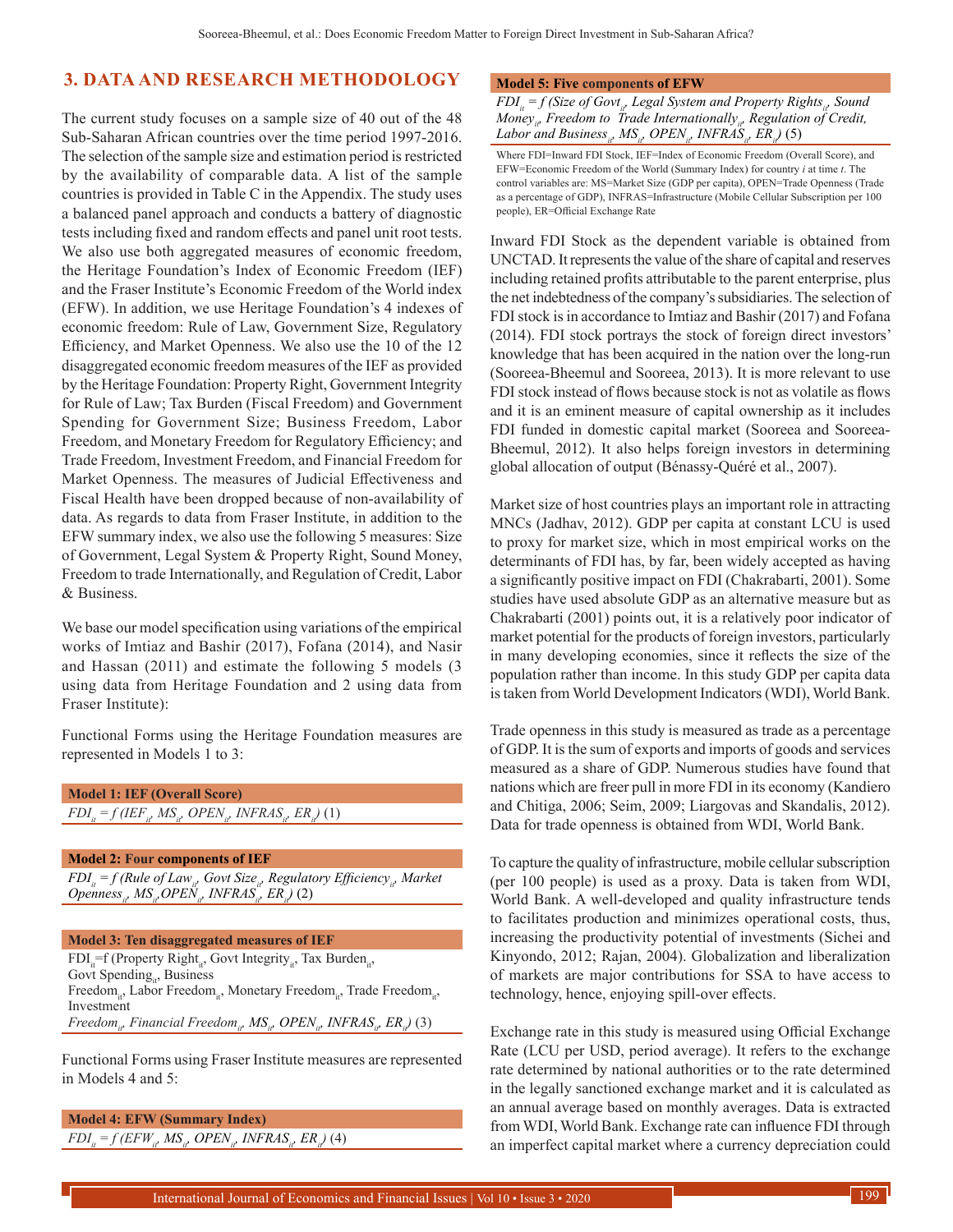result in surges in FDI inflows (Froot and Stein, 1991). On the other hand, unstable and fluctuating exchange rates could attract less FDI in a nation (Kiyota and Urata, 2004). Jeon and Rhee (2008) have found a significant relationship between ER and FDI while Agyire-Tettey (2008) showed a negative relationship between these two variables. Insignificant relationship is also observed (Dewenter, 1995).

Table 1 provides a summary statistics of the variables in this study. Ln represents natural logs.

There is some evidence that market openness in general is an important determinant of FDI in SSA (Model 2). However, embedded in this market openness variable is the Trade Freedom factor which does not provide clear cut evidence on its effects on FDI. When the Fraser Institute's measures are used, Freedom to Trade Internationally is negatively associated with FDI but the coefficient is insignificant (Model 5). When the Heritage Foundation's measures are used, Trade Freedom is negatively associated with FDI (Model 3) and statistically significant. A negative impact on FDI implies that FDI coming into SSA is

#### **Table 1: Summary statistics**

| <b>Variable</b>                             | Obs. | <b>Mean</b> | Std. dev.    | Min.     | Max.         |
|---------------------------------------------|------|-------------|--------------|----------|--------------|
| Ln FDI Inward Stock                         | 792  | 7.23        | 1.85         | 1.792    | 12.098       |
| Ln IEF (Heritage)                           | 767  | 3.982       | 0.164        | 3.063    | 4.344        |
| Ln Rule of Law                              | 767  | 3.387       | 0.407        | 2.303    | 4.205        |
| Ln Government Size                          | 767  | 4.276       | 0.176        | 3.176    | 4.549        |
| Ln Regulatory Efficiency                    | 767  | 3.953       | 0.253        | 2.59     | 4.384        |
| Ln Market Openness                          | 767  | 3.897       | 0.244        | 2.708    | 4.415        |
| Ln Property Right                           | 767  | 3.469       | 0.515        | 1.609    | 4.317        |
| Ln Government Integrity                     | 767  | 3.225       | 0.481        | 1.946    | 4.159        |
| Ln Tax Burden                               | 767  | 4.241       | 0.165        | 3.775    | 4.529        |
| Ln Government Spending                      | 756  | 4.308       | 0.277        | 1.526    | 4.598        |
| Ln Business Freedom                         | 767  | 3.974       | 0.231        | 3.153    | 4.443        |
| Ln Labor Freedom                            | 474  | 3           | 0.249        | 3.0867   | 4.515        |
| Ln Monetary Freedom                         | 753  | 1.161       | 0.159        | 0.666    | 1.425        |
| Ln Trade freedom                            | 766  | 1.444       | 0.04         | 1.328    | 1.511        |
| Ln Investment Freedom                       | 762  | 3.801       | 0.38         | 1.6098   | 4.5          |
| Ln Financial Freedom                        | 767  | 3.693       | 0.448        | 2.303    | 4.248        |
| Ln EFW (Fraser)                             | 553  | 1.774       | 0.149        | 1.075    | 2.098        |
| Ln Size of Government                       | 553  | 1.838       | 0.196        | 1.054    | 2.243        |
| Ln Legal system                             | 553  | 1.32        | 0.371        | 0.3      | 2.032        |
| Ln Sound Money                              | 549  | 1.914       | 0.271        | $-0.051$ | 2.269        |
| Ln Freedom to Trade Internationally         | 552  | 1.789       | 0.181        | 0.723    | 2.17         |
| Ln Regulation of Credit, Labor and Business | 553  | 1.842       | 0.161        | 1.284    | 2.16         |
| Ln GDPPC                                    | 800  | 11.633      | 1.983        | 6.342    | 15.925       |
| <b>Openness</b>                             | 766  | 75.803      | 42.548       | 20.964   | 531.737      |
| Infrastructure                              | 775  | 35.517      | 39.448       | 0.001    | 171.375      |
| <b>Exchange Rate</b>                        | 764  | 8800422     | $2.43E + 08$ | 0.012    | $6.72E + 09$ |

#### **Table 2: Impact of heritage foundation's economic freedom measures on FDI**

|                       | <b>Model 1</b>   | <b>Model 2</b>    | <b>Model 3</b>     |
|-----------------------|------------------|-------------------|--------------------|
| IEF (overall score)   | $1.118*(0.002)$  |                   |                    |
| Rule of law           |                  | 0.038(0.803)      |                    |
| Property right        |                  |                   | $-0.700*(0.000)$   |
| Government integrity  |                  |                   | $-1.828(0.156)$    |
| Government size       |                  | 0.137(0.585)      |                    |
| Tax burden            |                  |                   | $43.816*(0.002)$   |
| Government spending   |                  |                   | $-0.078(0.649)$    |
| Regulatory efficiency |                  | $0.928*(0.000)$   |                    |
| Business freedom      |                  |                   | $0.442*(0.016)$    |
| Labor freedom         |                  |                   | $0.817*(0.005)$    |
| Monetary freedom      |                  |                   | $8.041*(0.035)$    |
| Market openness       |                  | $0.639*(0.004)$   |                    |
| Trade freedom         |                  |                   | $-181.355*(0.002)$ |
| Investment freedom    |                  |                   | $-0.042(0.771)$    |
| Financial freedom     |                  |                   | 0.070(0.702)       |
| Market Size           | $1.692*(0.000)$  | $1.115*(0.000)$   | 0.084(0.471)       |
| <b>Openness</b>       | $0.007*(0.000)$  | $0.006*(0.000)$   | $0.009*(0.000)$    |
| Infrastructure        | $0.016*(0.000)$  | $0.014*(0.000)$   | $0.013*(0.000)$    |
| Exchange rate         | 3.65e-12 (0.972) | $1.96e-12(0.985)$ | $-8.35e-06(0.768)$ |
| Hausman probability   | 0.0000           | 0.0273            | 0.0635             |
| Model decision        | Fixed effect     | Fixed effect      | Random effect      |
| R-squared             | 0.6176           | 0.6420            | 0.1640             |

P-value is in parenthesis; \*indicates significant at 5% level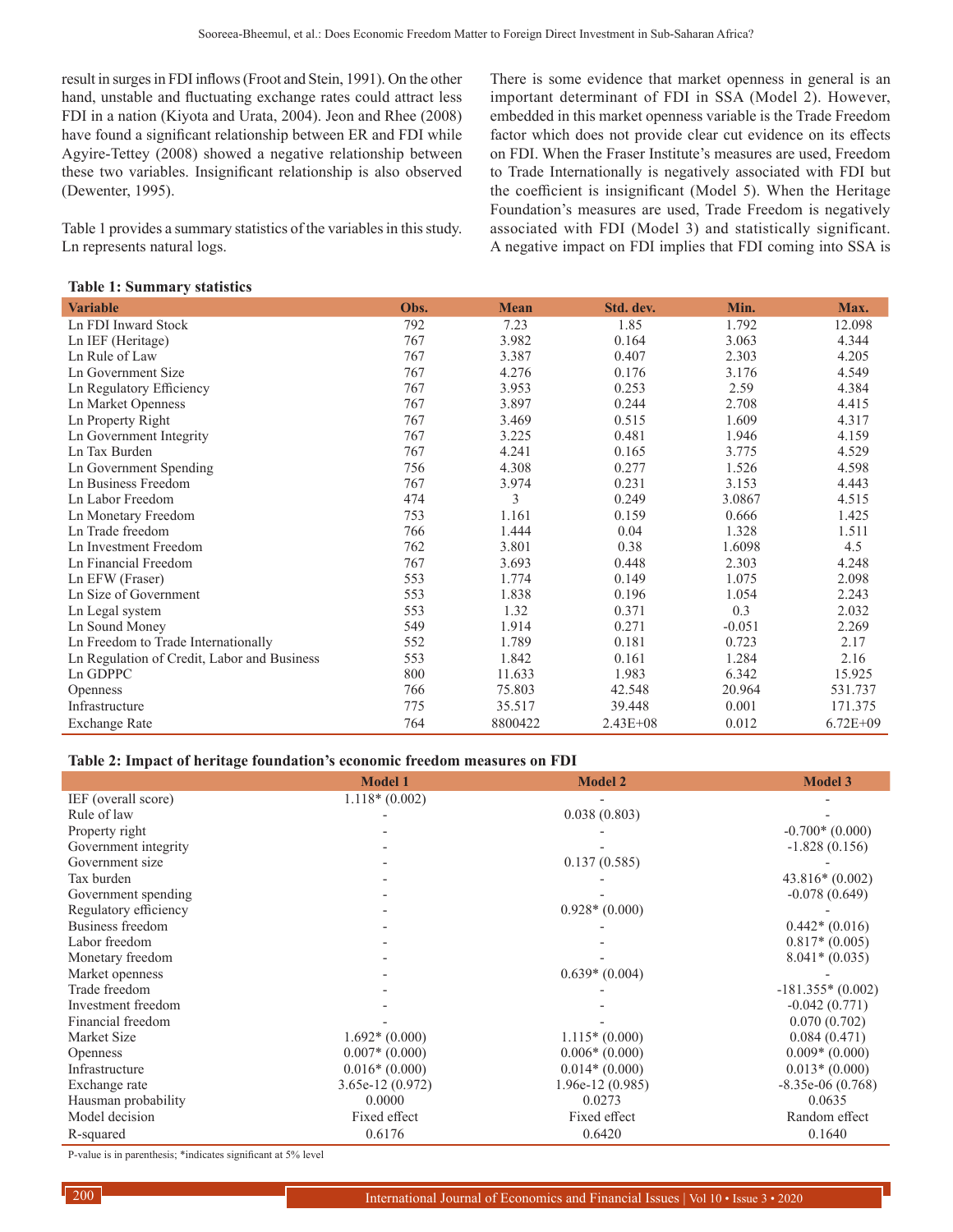## **Table 3: Impact of Fraser institute's economic freedom measures on FDI**

|                             | <b>Model 4</b>  | <b>Model 5</b>     |
|-----------------------------|-----------------|--------------------|
| EFW (summary index)         | $3.253*(0.000)$ |                    |
| Size of government          |                 | $0.830*(0.000)$    |
| Legal system and property   |                 | $0.590*(0.001)$    |
| right                       |                 |                    |
| Sound money                 |                 | 0.305(0.104)       |
| Freedom to trade            |                 | $-0.304(0.343)$    |
| internationally             |                 |                    |
| Regulation of credit, labor |                 | $1.499*(0.000)$    |
| and business                |                 |                    |
| Market size                 | $0.667*(0.020)$ | $0.532**$ (0.067)  |
| Openness                    | $0.015*(0.000)$ | $0.015*(0.000)$    |
| Infrastructure              | $0.015*(0.000)$ | $0.015*(0.000)$    |
| Exchange rate               | $-2.32e-11$     | $-2.91e-11(0.804)$ |
|                             | (0.846)         |                    |
| Hausman probability         | 0.0343          | 0.0000             |
| Model decision              | Fixed effect    | Fixed effect       |
| R-squared                   | 0.6054          | 0.6204             |

P-value is in parenthesis; \* and \*\* indicate significant at 5% and 10% levels respectively

essentially of the tariff-jumping type FDI where higher tariff and non-tariff barriers reduce trade freedom and promote FDI to enter host SSA countries.

Table 2 reveals that, when the Heritage Foundation's measures are used, there are some evidence that market openness in general is an important determinant of FDI in SSA (Model 2). However, embedded in this market openness variable is the Trade Freedom factor which does not provide clear cut evidence on its effects on FDI. Besides, Trade Freedom is negatively associated with FDI (Model 3) and statistically significant. A negative impact on FDI implies that FDI coming into SSA is essentially of the tariff-jumping type FDI where higher tariff and non-tariff barriers reduce trade freedom and promote FDI to enter host SSA countries. Tax Burden factor is positive and significant, indicating that a 1% increase in Tax Burden Freedom can lead to FDI to rise by 43.8%.

Table 3 reveals that, when the Fraser Institute's measures are used, Freedom to Trade Internationally is negatively associated with FDI but the coefficient is insignificant (Model 5).

The results also indicate that there is some evidence that fiscal freedom (low tax burden) and the size of government are important determinants of FDI in SSA. A 1% increase in the Size of Government leads to an increase in FDI by 0.83%.

However, there is no clear cut evidence about the role of Rule of Law and Property Rights in determining FDI in SSA. Model 2 suggests that Rule of Law is an insignificant determinant of FDI, whereas Model 5 suggests that the Legal System & Property Right is a statistically positive determinant of FDI. In advanced economies, Legal System and Property Right are generally thought to be an important attraction for FDI. However, Model 3 suggests that improvements in Property Right is in fact a deterrent to FDI in SSA. This suggests that FDI seek those SSA countries that have lax property rights protection to escape from tight conditions at home.

### **Table 4: Panel unit root tests (Im-Pesaran-Shin)**

| <b>Variables</b>         | <b>P-value</b> | <b>P-value at first</b> | <b>Decision</b> |
|--------------------------|----------------|-------------------------|-----------------|
|                          | at level       | difference              |                 |
| Ln FDI Inward Stock      | $\theta$       |                         | I(0)            |
| Ln IEF (Heritage)        | $\theta$       |                         | I(0)            |
| Ln Rule of Law           | 0.001          |                         | I(0)            |
| Ln Government Size       | 0.001          |                         | I(0)            |
| Ln Regulatory Efficiency | 0.98           | $\mathbf{0}$            | I(1)            |
| Ln Market Openness       | $\mathbf{0}$   |                         | I(0)            |
| Ln Property Right        | 0.059          | $\mathbf{0}$            | I(1)            |
| Ln Government Integrity  | $\mathbf{0}$   |                         | I(0)            |
| Ln Tax Burden            | $\theta$       |                         | I(0)            |
| Ln Government Spending   | $\theta$       |                         | I(0)            |
| Ln Business Freedom      | 0.7            | $\theta$                | I(1)            |
| Ln Labor Freedom         | 0.023          |                         | I(0)            |
| Ln Monetary Freedom      | $\theta$       |                         | I(0)            |
| Ln Trade freedom         | $\theta$       |                         | I(0)            |
| Ln Investment Freedom    | 0.262          | $\theta$                | I(1)            |
| Ln Financial Freedom     | 0.064          | $\mathbf{0}$            | I(1)            |
| Ln EFW (Fraser)          | 0.002          |                         | I(0)            |
| Ln Size of Government    | 0.0001         |                         | I(0)            |
| Ln Legal system and      | 0.045          |                         | I(0)            |
| Property Rights          |                |                         |                 |
| Ln Sound Money           | $\theta$       |                         | I(0)            |
| Ln Freedom to Trade      | 0.132          | $\theta$                | I(1)            |
| Internationally          |                |                         |                 |
| Ln Reg. of Credit, Labor | $\theta$       |                         | I(0)            |
| $&$ Bus                  |                |                         |                 |
| Ln GDPPC                 | 0.009          |                         | I(0)            |
| Openness                 | 0.001          |                         | I(0)            |
| Infrastructure           | 0.125          | 0.0003                  | I(1)            |
| <b>Exchange Rate</b>     | $\mathbf{1}$   | $\overline{0}$          | I(1)            |

In terms of the control variables, the estimated models indicate that market size, trade openness and infrastructure are generally important determinants of FDI in SSA, whereas exchange rates are insignificant.

## **4.1. Diagnostic Tests**

To test the validity of our models, a battery of tests have been performed. To detect any probable collinearity, the Variance Inflation Factor (VIF) is conducted. Results show that multicollinearity is not present since the VIF value is <5. To identify the presence of heteroskedasticity in the models, the Breusch-Pagan test is carried out with the null (H0) of constant variance, and alternative (H1) of heteroskedasticity. Results indicate that since the  $P > 0.05$ , the models are homoskedastic. To choose between Random Effect and pooled OLS, the LM test is conducted with H0=Variance across entities is zero (no panel effect), and H1=Variance across entities is not zero (panel effect). Results indicate that Random Effect model is appropriate to Model 3 only (Prob > chibar2 is 0.000). Panel unit root tests are done using Im-Pesaran-Shin (1997) test to check whether time-series variables are non-stationary and contain a unit root (H0) versus stationary (H1). The lag-length selection is based on Schwarz Information Criteria (SIC). Almost all the variables are integrated of order zero, I(0), that is stationary, with the exception of Regulatory Efficiency, Property Right, Business Freedom, Investment Freedom, Financial Freedom, Freedom to Trade Internationally, Infrastructure and Exchange Rate which are I(1). The non-stationary variables are stationary after differencing once. The results of the panel unit root tests are shown in Table 4.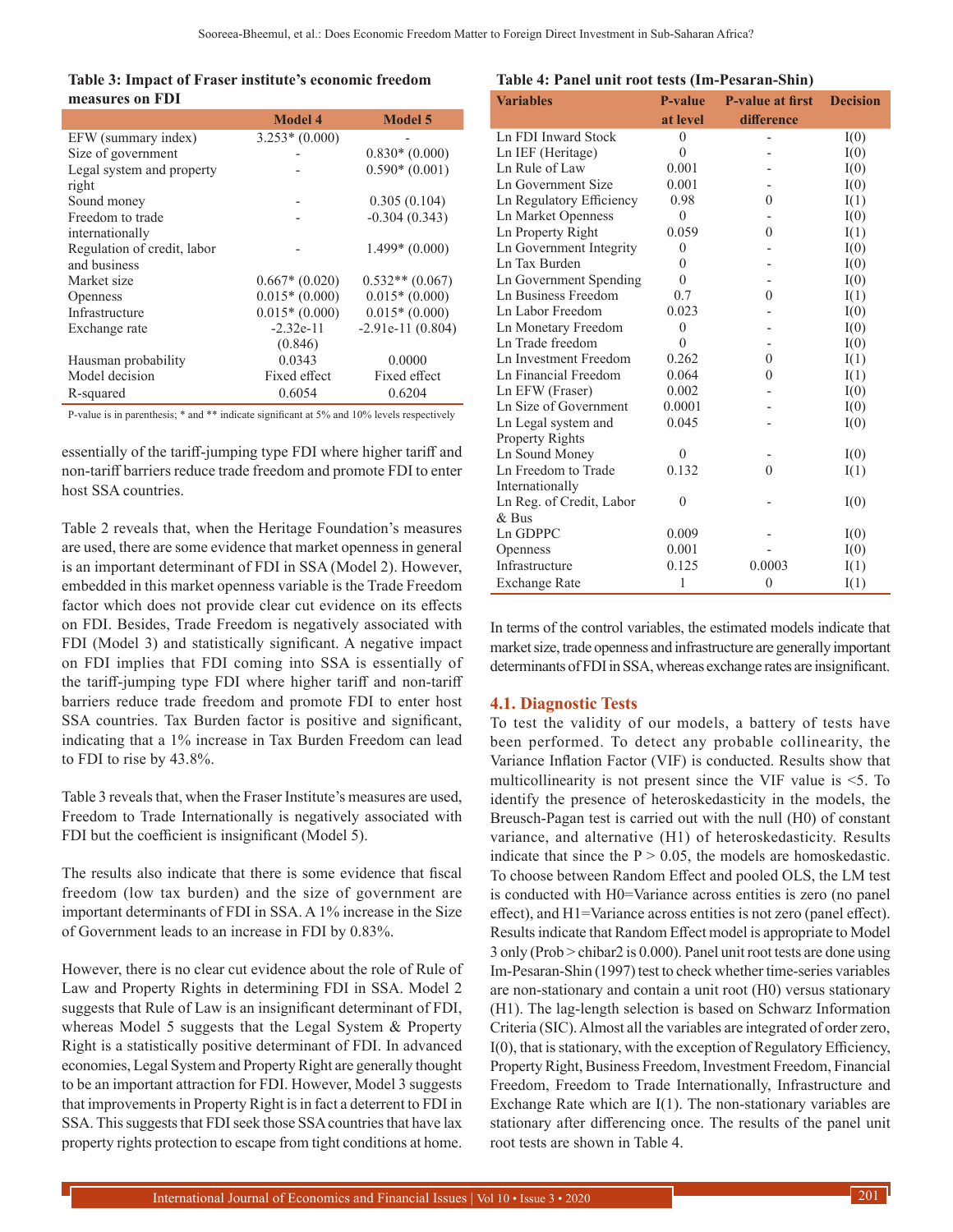# **4. CONCLUSIONS AND POLICY RECOMMENDATIONS**

This paper has investigated whether, and if so, what aspects of economic freedom matter to inward FDI in a sample of 40 Sub-Saharan African countries during the 1997-2016 period. The study contributes to the literature by examining a larger set of SSA over a longer time period using a balanced panel data approach. It also uses both the Heritage Foundation's Index of Economic Freedom (IEF) and the Fraser Institute's Economic Freedom of the World (EFW) index. To get a more comprehensive understanding of which components of economic freedom matter for FDI, the disaggregated measures of IEF and EFW are also considered.

IEF consists of 4 main components: Rule of Law, Regulatory Efficiency, Government Size, and Market Openness. These four indexes are further disaggregated into 10 measures: Property Rights, Government Integrity, Tax Burden, Government Spending, Business Freedom, Labor Freedom, Monetary Freedom, Trade Freedom, Investment Freedom, and Financial Freedom.

EFW is categorised into 5 major components: Size of Government, Legal System and Property Rights, Sound Money, Freedom to Trade Internationally, and Regulation of Credit, Labor and Business.

Five regression models are estimated (3 using IEF measures and 2 using EFW measures). A set of standard control variables are used to control for market size, trade openness, infrastructure and exchange rates. The econometric testing is done using a panel data model with Fixed and Random Effects based upon the Hausman Test. Panel unit root tests are also employed to check for stationarity in the data.

The results indicate that overall economic freedom is a positive and statistically significant determinant of FDI, thus lending overall support to the OLI eclectic paradigm, the institutional theory of FDI, and the international product life cycle theory. More interestingly, the results indicate that irrespective of which measure of overall economic freedom is used (the Heritage Foundation's IEF or the Fraser Institute's EFW), SSA that have higher economic freedom tend to have higher FDI. In fact, a 1% improvement in economic freedom (IEF or EFW) raises FDI in SSA by 1.12%-3.25% (respectively).

The positive results are consistent with previous studies. Ahigher degree of economic freedom creates a better investment climate and likely attract more foreign direct investors since they would benefit from improved transparency, better institutional framework and a reduction of information asymmetries, amongst others. It also creates a sense of confidence in the mind of investors which further help to attract more FDI in the economy. According to the African Economic Outlook (2017), an economy's growth is promoted due to enhancement in macroeconomic governance and business environment. Additionally, some countries in SSA were characterized by good integrity score in 2015 and they include South Africa, Benin, Mauritius, Kenya and Liberia, followed by Ghana and Uganda. Some countries are also progressing in terms

of political environment (Africa Investment Report, 2016). This further shows that higher economic freedom (IEF or EFW) is an important overall determinant of FDI in SSA.

There is also clear evidence that Regulatory Efficiency including Business Freedom, Labor Freedom and Monetary Freedom are key determinants of FDI in SSA. It is interesting to note that while Monetary Freedom (i.e. price stability) is an important determinant of FDI in SSA, Financial Freedom (i.e. banking independence and government interference in the financial sector) or Investment Freedom are not significant determinants of FDI in SSA.

There is some evidence that market openness in general is an important determinant of FDI in SSA. However, there is no clear impact of Trade Freedom on FDI. When the Heritage Foundation's measures are used, Trade Freedom is negatively associated with FDI. Anegative impact on FDI implies that FDI coming into SSA is essentially of the tariff-jumping type FDI where higher tariff and non-tariff barriers reduce trade freedom and promote FDI to enter host SSA countries. On the other hand, all estimated models in both Tables indicate that openness to trade is an important determinant of FDI. So, it likely means that FDI that enter SSA choose SSA countries that have higher trade barriers to get in (i.e. the FDI is tariff-jumping) but once they are in the SSA countries their objective is to use the SSA countries as export platforms to export out of those countries. So, the FDI coming into SSA are therefore efficiency seeking as they take advantage of different factor endowments, cultures, institutional arrangements and policies to supply multiple markets, consistent with Dunning (1993).

The results also indicate that there is some evidence that fiscal freedom (low tax burden) and the size of government are important determinants of FDI in SSA. Tax Burden factor is positive and significant. For a country to maximize economic freedom, the state should minimize tax burden by allowing individuals and businesses to retain and manage a bigger portion of their wealth and income for their own benefit and use. Hence, by so doing, this will lead to a fall in the cost of doing business. As a result, this will attract MNCs, thereby, increasing FDI. So, this impacts positively on the locational choice of foreign investors. This is consistent with the finding of Imtiaz and Bashir (2017) and Hassan (2015). According to Subasat and Bellos (2011), the Size of Government is also an attraction to FDI. Some governments do their best to make their SSA countries an attractive destination through investment promotion authorities and investment in public goods like roads and public infrastructure development projects.

Other important findings of this study are that market size, trade openness and infrastructure are generally important determinants of FDI in SSA, whereas exchange rates are insignificant. Bigger market size represents favorable demand conditions and tend to promote FDI; this is consistent in the literature (Barua and Naym, 2017; Kapuria-Foreman, 2007; Asiedu, 2006). A positive and statistically significant coefficient on Trade Openness is largely in accordance with previous studies such as Imtiaz and Bashir (2017), Naanwaab and Diarrassouba (2016) and Jadhav (2012). This reaffirms that SSA will be able to attract higher FDI if their economies are more open. Thus, liberalization of trade plays a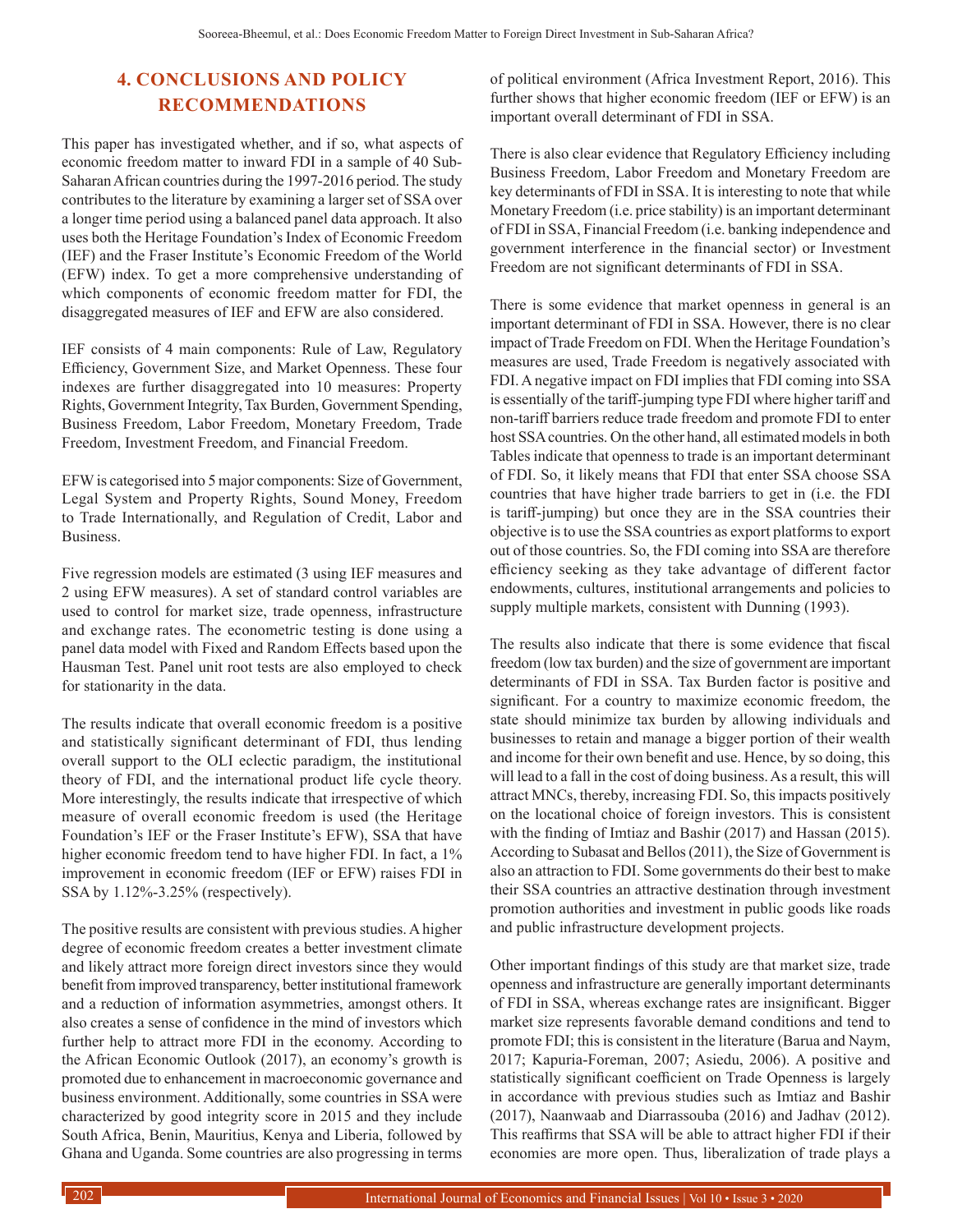crucial role in pulling in higher levels of FDI. Infrastructure is also positive and highly significant in all the five models. It boosts FDI and this is in conformity with Imtiaz and Bashir (2017), Quazi (2007) and Asiedu (2006). Good quality infrastructure, which forms part of a sound institutional framework, helps investors to stimulate productivity and enjoy good governance, subsequently, leading to higher FDI in the host economy.

However, there is no clear-cut evidence about the role of Rule of Law and Property Rights in determining FDI in SSA. In advanced economies, Legal System and Property Right are generally thought to be an important attraction for FDI. Investors are attracted to invest in countries where protection of property rights is highly valued (Fofana, 2014; Cleeve, 2008; Asiedu, 2006; Kinoshita and Campos, 2003). However, our study indicates that improvements in Property Right is in fact a deterrent to FDI in SSA. This suggests that FDI seek those SSA countries that have lax property rights protection to escape from tight conditions at home. Ajide and Eregha (2015) suggests that Property Right in this case is a drag to FDI because no severe action is taken when individuals breach laws which protect property and patent rights. Also, even if laws exist, there may be no enforcement. Despite these constraints, still investors are ready to invest in SSA, probably because of their other motives of FDI. For instance, they want to obtain high quality natural resources, creative assets, physical infrastructure and cheap semi-skilled labor which are otherwise unavailable or costly in their home country.

# **REFERENCES**

- African Economic Outlook. (2017), Entrepreneurship and Industrialization. Available from: https://www.afdb.org/fileadmin/uploads/afdb/ Documents/Publications/AEO\_2017\_Report\_Full\_English.pdf.
- Ajide, K.B., Eregha, P.B. (2014), Economic freedom and foreign direct investment in Ecowas countries: A panel data analysis. Applied Econometrics and International Development, 14(2), 163-174.
- Ajide, K.B., Eregha, P.B. (2015), Foreign direct investment, economic freedom and economic performance in Sub-Saharan Africa. Managing Global Transitions, 13(1), 43-57.
- Akpan, U.S., Isihak, S.R., Asongu, S.A. (2014), Determinants of Foreign Direct Investment in Fast-growing Economies: A Study of BRICS and MINT, AGDI Working Paper, WP/14/002. Yaoundé: African Governance and Development Institute. p1-21.
- Asiedu, E. (2006), Foreign direct investment in Africa: The role of natural resources, market size, government policy, institutions and political instability. The World Economy, 29(1), 63-77.
- Assunção, S., Forte, R., Teixeira, A.A. (2011), Location Determinants of FDI: A Literature Review, FEP Working Papers, No. 433. Portugal: Universidade do Porto, Faculdade de Economia do Porto. p1-23.
- Balasubramanyam, V.N., Salisu, M., Sapsford, D. (1996), Foreign direct investment and growth in EP and IS countries. The Economic Journal, 106(434), 92-105.
- Barua, S., Naym, J. (2017), Economic climate, infrastructure and FDI: Global evidence with new dimensions. International Journal of Business and Economics, 16(1), 31-48.
- Belloumi, M. (2014), The relationship between trade, FDI and economic growth in Tunisia: An application of the autoregressive distributed lag model. Economic Systems, 38(2), 1-19.

Bénassy-Quéré, A. Coupet, M. Mayer, T. (2007), Institutional determinants

of foreign direct investment. The World Economy, 30(5), 764–782.

- Bengoa, M., Sanchez-Robles, B. (2003), Foreign direct investment, economic freedom and growth: New evidence from Latin America. European Journal of Political Economy, 19(3), 529-545.
- Berger, T., Bristow, G. (2009), Competitiveness and the benchmarking of nations a critical reflection. International Advances in Economic Research, 15(4), 378-392.
- Bevan, A.A., Estrin, S. (2004), The determinants of foreign direct investment into European transition economies. Journal of Comparative Economics, 32(4), 775-787.
- Buchanan, B.G., Le, Q.V., Rishi, M. (2012), Foreign direct investment and institutional quality: Some empirical evidence. International Review of Financial Analysis, 21, 81-89.
- Caetano, J., Caleiro, A. (2009), Economic freedom and foreign direct investment-how different are the MENA countries from the EU? Business Scientific Research, 2009(1), 65-74.
- Chakrabarti, A. (2001), The determinants of foreign direct investment: Sensitivity analyses of cross-country regressions. Kyklos, 54(1), 89-114.
- Cleeve, E. (2008), How effective are fiscal incentives to attract FDI to Sub-Saharan Africa? The Journal of Developing Areas, 42(1), 135-153.
- Delios, A., Beamish, P.W. (1999), Ownership strategy of Japanese firms: Transactional, institutional, and experience influences. Strategic Management Journal, 20, 915-933.
- Denisia, V. (2010), Foreign direct investment theories: An overview of the main FDI theories. European Journal of Interdisciplinary Studies, 2(2), 53-59.
- Dewenter, K.L. (1995), Do exchange rate changes drive foreign direct investment? Journal of Business, 68(3), 405-433.
- Dima, S.C. (2010), From international trade to firm internationalization. European Journal of Interdisciplinary Studies, 2(2), 8-15.
- Du, J. Lu, Y., Tao, Z. (2008), Economic institutions and FDI location choice: Evidence from US multinationals in China. Journal of Comparative Economics, 36(3), 412-429.
- Dunning, J.H. (1977), Trade, Location of Economic Activity and the MNE: A Search for an Eclectic Approach. London: Macmillan.
- Dunning, J.H. (1979), explaining changing patterns of international production: In defence of the eclectic theory. Oxford Bulletin of Economics and Statistics, 41, 269-295.
- Dunning, J.H. (1988), The eclectic paradigm of international production: Arestatement and some possible extensions. Journal of International Business Studies, 19, 1-31.
- Dunning, J.H. (1993), Multinational Enterprises and the Global Economy. Wokingham, UK: Addison-Wesley.
- Dunning, J.H. (1995), Reappraising the eclectic paradigm in the age of alliance capitalism. Journal of International Business Studies, 26, 461-491.
- Fofana, M.F. (2014), The influence of measures of economic freedom on FDI: A comparison of Western Europe and Sub-Saharan Africa. Global Economy Journal, 14(3-4), 399-424.
- Fraser Institute. (2017), Economic Freedom Fraser Institute. Available from: https://www.fraserinstitute.org/studies/economic-freedom.
- Froot, K.A., Stein, J.C. (1991), Exchange rates and foreign direct investment: An imperfect capital markets approach. The Quarterly Journal of Economics, 106(4), 1191-1217.
- Gupta, P., Singh, A. (2017), A summary of theories governing FDI inflows in developing and developed countries. Journal of Academic Research in Economics, 9(1), 71-85.
- Gwartney, J., Lawson, R., Hall, J. (2017), Economic Freedom of the World 2017 Annual Report. Available from: https://www.fraserinstitute. org/sites/default/files/economic-freedom-of-the-world-2017.pdf.

Hassan, S.S. (2015), Economic institutions and the outward FDI location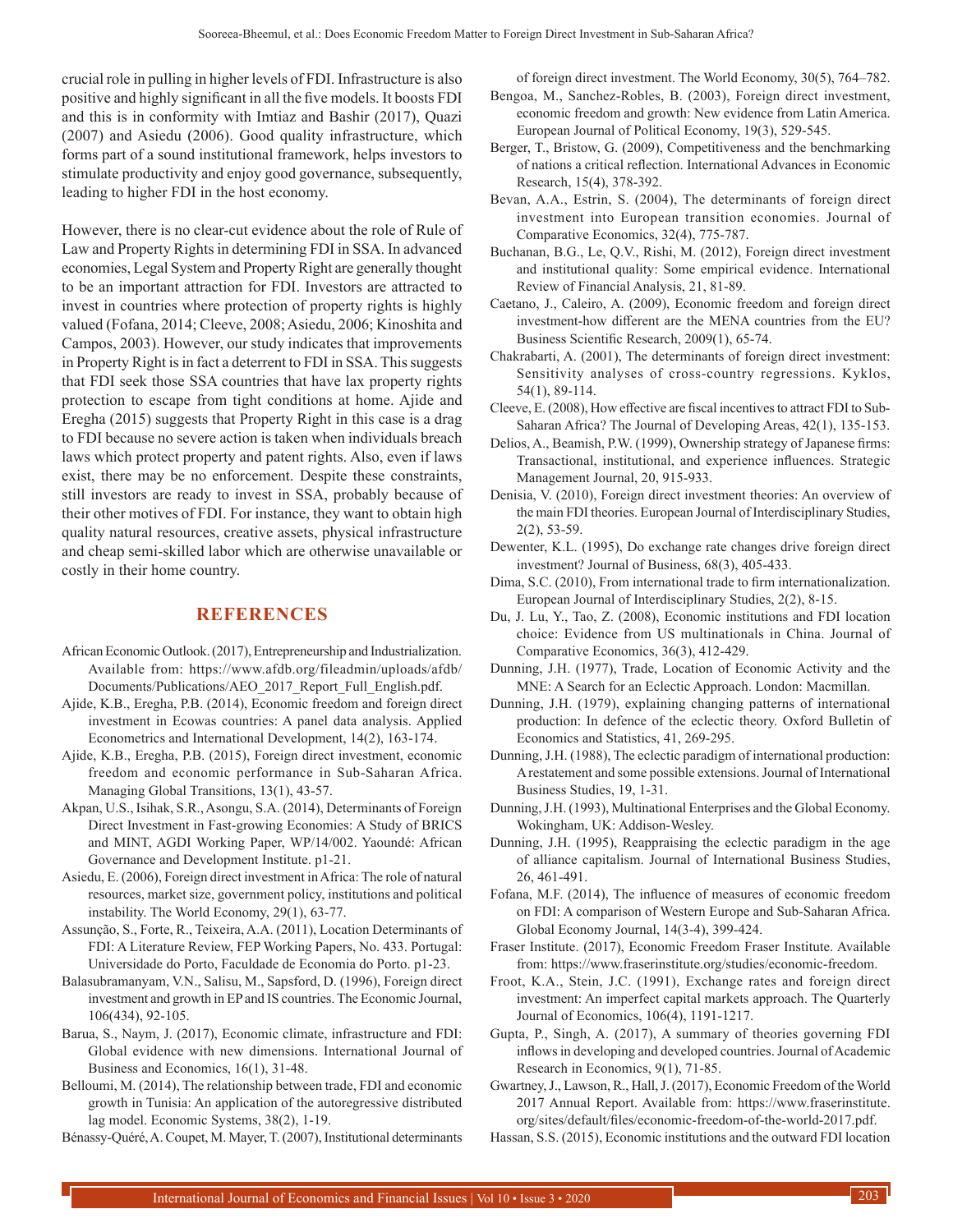strategies of emerging market multinational business groups: Evidence from central and Eastern European countries. Review of Economics and Institutions, 6(1), 1-41.

- Henisz, W.J. (2003), The power of the Buckley and Casson thesis: The ability to manage institutional idiosyncrasies. Journal of International Business Studies, 34(2), 173-184.
- Hossain, M.S. (2016), Foreign direct investment, economic freedom and economic growth: Evidence from developing countries. International Journal of Economics and Finance, 8(11), 200-214.
- Hymer, S.H. (1976), The International Operations of National Firms: A Study of Direct Foreign Investment. Cambridge, MA: MIT Press.
- Imtiaz, S., Bashir, M.F. (2017), Economic freedom and foreign direct investment in South Asian countries. Theoretical and Applied Economics, 24(2), 277-290.
- Index of Economic Freedom. (2017), Economic Data and Statistics on World Economy and Economic Freedom. Available from: https:// www.heritage.org/index/explore?view=by-region-country-year.
- Jadhav, P. (2012), Determinants of foreign direct investment in BRICS economies: Analysis of economic, institutional and political factor. Procedia Social and Behavioral Sciences, 37, 5-14.
- Jeon B.N., Rhee S.S. (2008), The determinants of Korea's foreign direct investment from the United States, 1980-2001: An empirical investigation of firm level data. Contemporary Economic Policy, 26(1), 118-131.
- Kandiero, T., Chitiga, M. (2006), Trade openness and foreign direct investment in Africa. South African Journal of Economic and Management Sciences, 9(3), 355-370.
- Kapuria-Foreman, V. (2007), Economic freedom and foreign direct investment in developing countries. The Journal of Developing Areas, 41(1), 143-154.
- Kindleberger, C.P. (1969), The theory of direct investment. In: Kindleberger, C., editor. American Business Abroad. New Haven: Yale University Press.
- Kinoshita, Y., Campos, N.F. (2003), Why Does FDI Go Where it Goes? New Evidence from the Transition Economies, Working Paper Number 573. Michigan: William Davidson Institute.
- Kiyota, K., Urata, S. (2004), Exchange rate, exchange rate volatility and foreign direct investment. The World Economy, 27(10), 1501-1536.
- Kyereboah-Coleman, A. Agyire-Tettey, F. (2008), Effect of exchange-rate volatility on foreign direct investment in Sub-Saharan Africa: The case of Ghana. The Journal of Risk Finance, 9, 52-70.
- Liargovas, P.G., Skandalis, K.S. (2012), Foreign direct investment and trade openness: The case of developing economies. Social Indicators Research, 106(2), 323-331.
- Miller, T., Kim, A.B. (2017), Index of Economic Freedom. Heritage Foundation. Available from: https://www.heritage.org/index/ pdf/2017/book/index\_2017.pdf.
- Mohamed, S.E., Sidiropoulos, M.G. (2010), Another look at the determinants of foreign direct investment in MENA countries: An empirical investigation. Journal of Economic Development, 35(2), 75-94.
- Moosa, I.A. (2015), Theories of foreign direct investment: Diversity and implications for empirical testing. Transnational Corporations Review, 7(3), 297-315.
- Moussa, M., Çaha, H., Karagöz, M. (2016), Review of economic freedom impact on FDI: New evidence from fragile and conflict countries. Procedia Economics and Finance, 38, 163-173.
- Naanwaab, C., Diarrassouba, M. (2016), Economic freedom, human capital, and foreign direct investment. The Journal of Developing Areas, 50(1), 407-424.
- Nasir, Z.M., Hassan, A. (2011), Economic freedom, exchange rates stability and FDI in South Asia. The Pakistan Development Review,

50(4), 423-432.

- Nayak, D., Choudhury, R.N. (2014), A selective review of foreign direct investment theories, ARTNeT Working Paper Series, 143. Bangkok: Asia-Pacific Research and Training Network on Trade. p1-34.
- OECD. (2008), OECD Benchmark Definition of Foreign Direct Investment. Available from: https://www.oecd.org/daf/inv/ investmentstatisticsandanalysis/40193734.pdf.
- Popovici, O.C., Călin, A.C. (2014), FDI Theories. A Location-based Approach. Romanian Economic Journal, 17(53), 3-24.
- Quazi, R. (2007), Economic freedom and foreign direct investment in East Asia. Journal of the Asia Pacific Economy, 12(3), 329-344.
- Quazi, R., Rashid, S. (2004), Economic freedom and foreign direct investment in developing countries. The International Journal of Business and Public Administration, 2(1), 92-99.
- Rajan, R.S. (2004), Measures to attract FDI: Investment promotion, incentives and policy intervention. Economic and Political Weekly, 39(1), 12-16.
- Ramirez, M.D. (2017), Economic and institutional determinants of FDI in the Chilean case: An empirical analysis, 1960-2014. Research in Applied Economics, 9(3), 1-23.
- Sambharya, R.B., Rasheed, A.A. (2015), Does economic freedom in host countries lead to increased foreign direct investment? Competitiveness Review, 25(1), 2-24.
- Sârbu, M.R., Gavrea, I.M.C. (2014), Forms and motivations of foreign direct investment. SEA Practical Application of Science, 2(3), 532-540.
- Seim, L.T. (2009), FDI and Openness: Differences in Response Across Countries. Bergen: Chr. Michelsen Institute, Working Paper. p34.
- Sichei, M.M., Kinyondo, G. (2012), Determinants of foreign direct investment in Africa: A panel data analysis. Global Journal of Management and Business Research, 12(18), 85-97.
- Sooreea, R., Sooreea-Bheemul, B. (2012), Mauritius as a success story for FDI: What strategy and policy lessons can emerging markets learn? Journal of International Business Research, 11(2), 119-144.
- Sooreea-Bheemul, B., Sooreea, R. (2013), Missing causality links between foreign direct investment, exports, domestic investment and economic growth. International Journal of Business and Emerging Markets, 5(4), 322-340.
- Sovbetov, Y., Moussa, M. (2017), Interaction of economic freedom and foreign direct investment globally: Special cases from neglected regions. Journal of Economics and Financial Analysis, 1(1), 59-80.
- Subasat, T., Bellos, S. (2011), Economic freedom and foreign direct investment in Latin America: A panel gravity model approach. Economics Bulletin, 31(3), 2053-2065.
- Taran, A., Mironiuc, M., Huian, M.C. (2016), Examining the influence of some macroeconomic factors on foreign direct investments. Review of Economic and Business Studies, 9(2), 159-182.
- The Heritage Foundation. (2017), 2017 Index of Economic Freedom. Available from: https://www.heritage.org/index/pdf/2017/book/ index\_2017.pdf.
- Tong, T.W., Reuer, J.J., Peng, M.W. (2008), International joint ventures and the value of growth options. Academy of Management Journal, 51(5), 1014-1029.
- UNCTAD. (2012), World Investment Reports. Available from: https://www. unctad.org/en/pages/PublicationWebflyer.aspx?publicationid=171.
- UNCTAD. (2017), Foreign Direct Investment. Available from: http:// www.unctad.org/en/Pages/DIAE/Foreign-Direct-Investment- (FDI).aspx.
- Vernon, R. (1966), International investment and international trade in the product cycle. Quarterly Journal of Economics, 80, 190-207.

Voyer, P.A., Beamish, P.W. (2004), The effect of corruption on Japanese foreign direct investment. Journal of Business Ethics, 50(3), 211-224.

Wilhelms, S.K.S. (1998), Foreign Direct Investment and its Determinants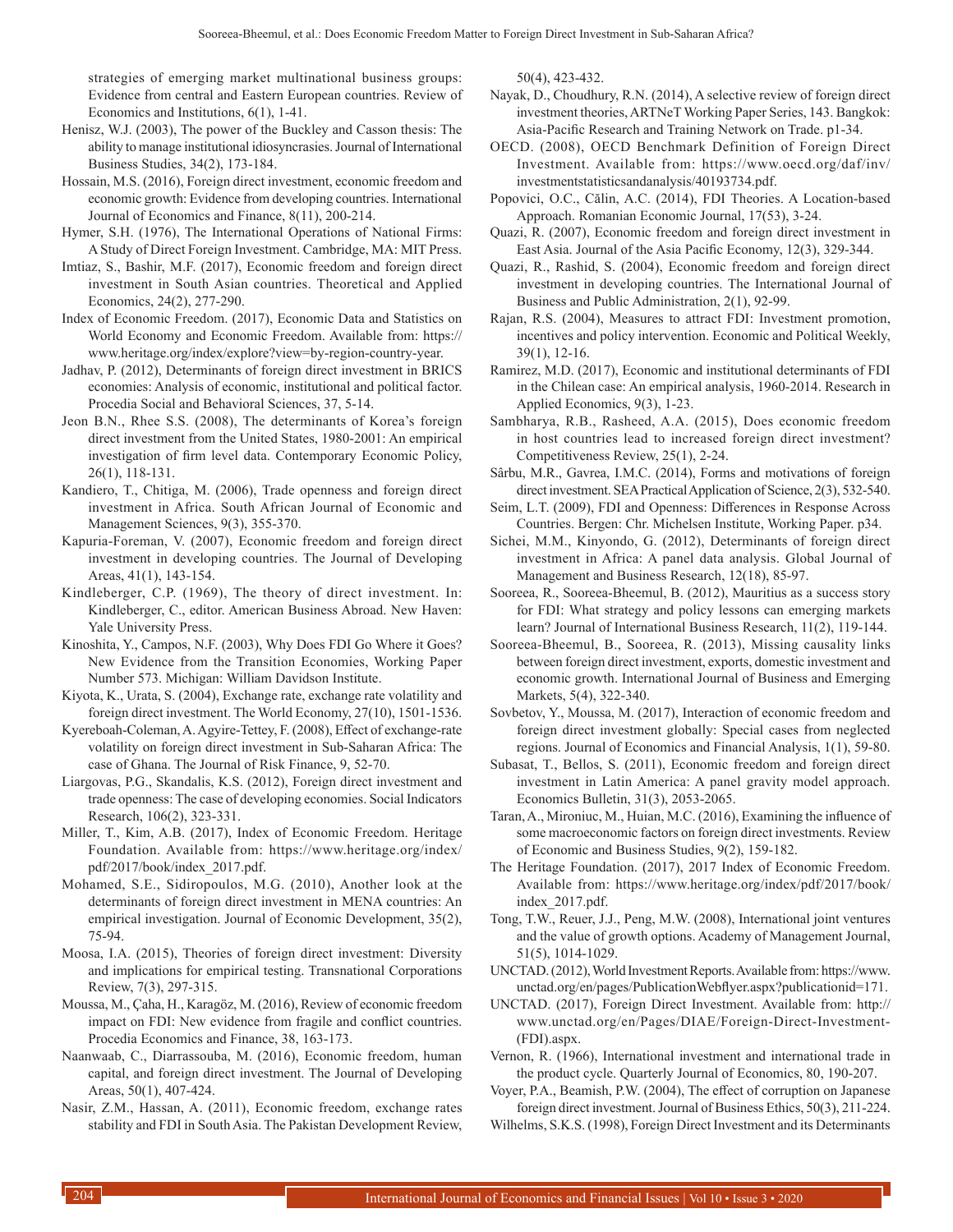in Emerging Countries. African Economic Policy Discussion Paper No. 9. Washington DC: United States Agency for International Development.

World Development Indicators, DataBank. (2018), Available from: http:// www.databank.worldbank.org/data/reports.aspx?source=worlddevelopment-indicators#.

Zghidi, N., Mohamed, S.I., Abida, Z. (2016), Does economic freedom enhance the impact of foreign direct investment on economic growth in North African countries? A panel data analysis. African Development Review, 28(1), 64-74.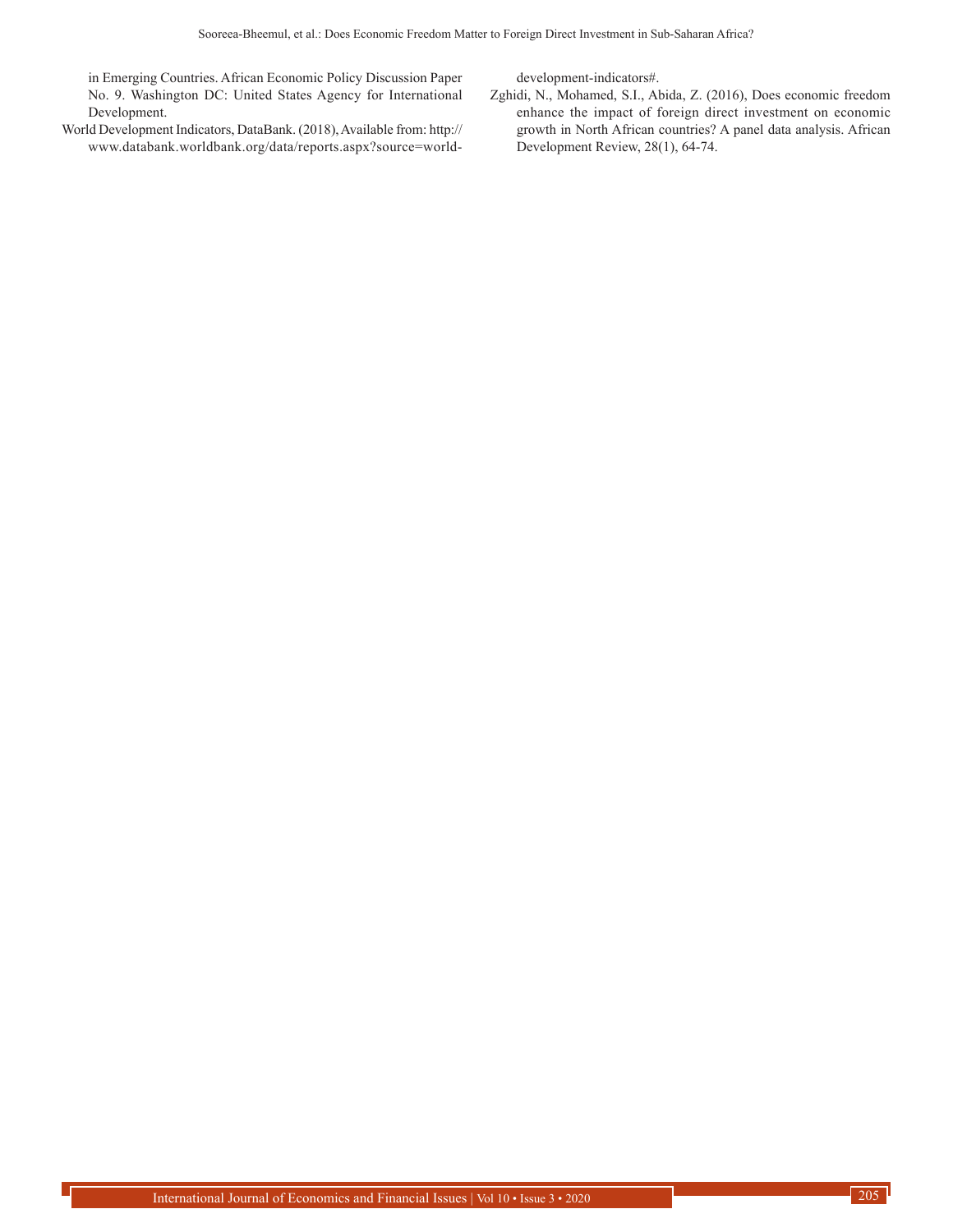# **APPENDIX**

## **Table A: The 4 components and disaggregated measures of heritage foundation's index of economic freedom (IEF)**

(1) Rule of Law

Property Rights

It assesses the ability of individuals to accumulate private property which are secured by strong laws that are enforced completely by the state.

This boost citizens' confidence which allow them to make long-term plans because they are sure that their income, property and savings are safe. Judicial Effectiveness

A well-functioning legal framework, leading to a fair and effective judicial system, ensures that laws are being honoured and it protects the rights of all citizens through appropriate legal actions taken against violation

Government Integrity

To prevent market evils such as corruption, bribery, nepotism, cronyism, patronage, embezzlement and graft, government integrity is important for allowing transparency which is essential for the efficient functioning of a free market.

(2) Government Size

Tax Burden

For a country to maximise economic freedom, the state should minimise tax burden by allowing individuals and businesses to retain and manage a bigger portion of their wealth and income for their own benefit and use.

Government Spending

Government spending such as providing infrastructure, improving human capital, funding R&D and spending on public goods benefit the whole society as it reduces the distortion of the markets. However, excessive government spending can lead to crowding out of private economic activity

Fiscal Health

This include the government budget and the extent to which it will intervene. It represents efficient management of resources which is necessary for economic freedom and a dynamic long-term economic development. The opposite is true for widening deficits and a growing debt burden. (3) Regulatory Efficiency

Business Freedom

It refers to the capability to create, operate, and close an entity promptly and easily without any government intervention. Burdensome and redundant regulations limit business freedom.

Labor Freedom

It refers to the ability for employers to freely employ labor and dismiss redundant workers without any interference from the state as businesses main aim is to increase productivity of their employees.

Monetary Freedom

Price stability is necessary since inflation and price control mislead market activity. Also, economically free individuals need a steady and reliable currency as a medium of exchange, unit of account and store of value because without them, creation and accumulation of long-term capital becomes difficult.

(4) Market Openness

Trade Freedom

It is a composite measure of the absence of non-tariff and tariff barriers that affect

imports and exports of goods and services.

Investment Freedom

It refers to the assessment of free flow of capital, particularly foreign capital.

Financial Freedom

It is a measure of banking security and independence from government control since political partisanship has no place in a free capital market.

Source: Compiled from Heritage Foundation (2017)

### **Table B: The 5 components of Fraser institute's economic freedom of the world (EFW) index**

(1) Size of Government

For a country to enjoy high economic freedom, government spending and taxation should be lowered. The state should not interfere massively in business activities as this may limit the choice of individuals.

(2) Legal System and Property Rights

One of the crucial tasks of the government is to protect individuals and their property rights. A nation where its government fulfils this function properly will enjoy high economic freedom.

(3) Sound Money

To be able to protect individuals' property rights, it is primordial to have sound money. This is because high and volatile inflation impedes the value of wages and savings earned and prevents people from planning for the future as volatile inflation creates uncertainty.

(4) Freedom to Trade Internationally

Economic freedom soars when a country trades across many countries. That is, people and enterprises should have the freedom to exchange goods, services and contracts globally.

(5) Regulation of Credit, Labor, and Business

Government establishes regulations that create restrictions to freedom of exchange, the way individuals manage their enterprises voluntarily, gain credit and individuals' choices of where and for whom to work.

Source: Compiled from Fraser Institute The above 5 categories can further be broken down into 24 components, which themselves comprise of numerous sub-components. In total, there exist 42 distinct variables of EFW. Each component of economic freedom is graded on 0-10 scale and they are given equal weight when calculating the final aggregate score. 10 is viewed as the highest score, implying that the country has the greatest economic freedom and is fully free